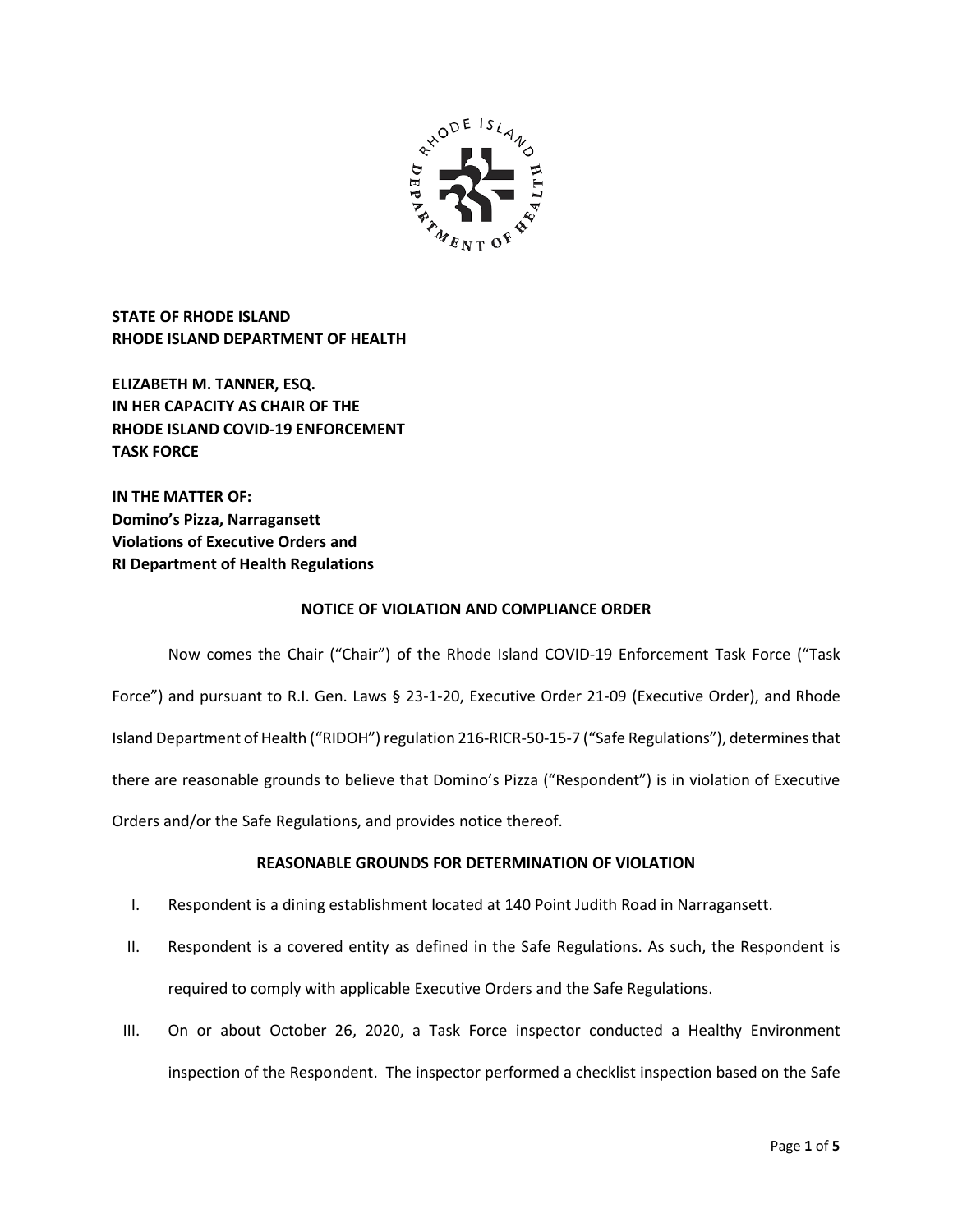Regulations and determined that Respondent scored a 12/12 for overall requirements. The Respondent was advised that an inspector would conduct a reinspection in the near future.

- IV. On or about January 29, 2021, a different Task Force inspector conducted a reinspection of the Respondent. The inspector performed a checklist inspection based on the Safe Regulations and determined that the Respondent scored a 5/12 for overall requirements.
- V. Therefore, as a result of the Respondent's failure to maintain compliance with applicable Executive Orders and the Safe Regulations, and in the absence of any other information to rebut the allegations above, RIDOH has drawn the conclusion that the above allegations are true, and the Respondent is not in compliance with applicable Executive Orders and/or the Safe Regulations.

### **ALLEGED VIOLATIONS**

The following alleged violations stem from the January 29, 2021 reinspection.

- I. Respondent is in violation of Section 7.4.1(A)(3) of the Safe Regulations, which requires all individuals in an establishment to wear cloth face coverings unless an exception applies and requires establishments to deny entry to any employee, who is not otherwise exempt from the requirement or who refuses to wear a cloth face covering when required. The inspector observed one (1) employees in the store improperly wearing a cloth face covering below his nose. The employee did not claim an exception.
- II. Respondent is in violation of Executive Order 21-09, which, in part, allows up to 1 customer per 100 square feet of store area open to customers generally. The inspector observed five (5) customers in an area of approximately 120 square feet. This would equate to three (3) customers over the limit. The inspector advised that the overflow customers must wait outside.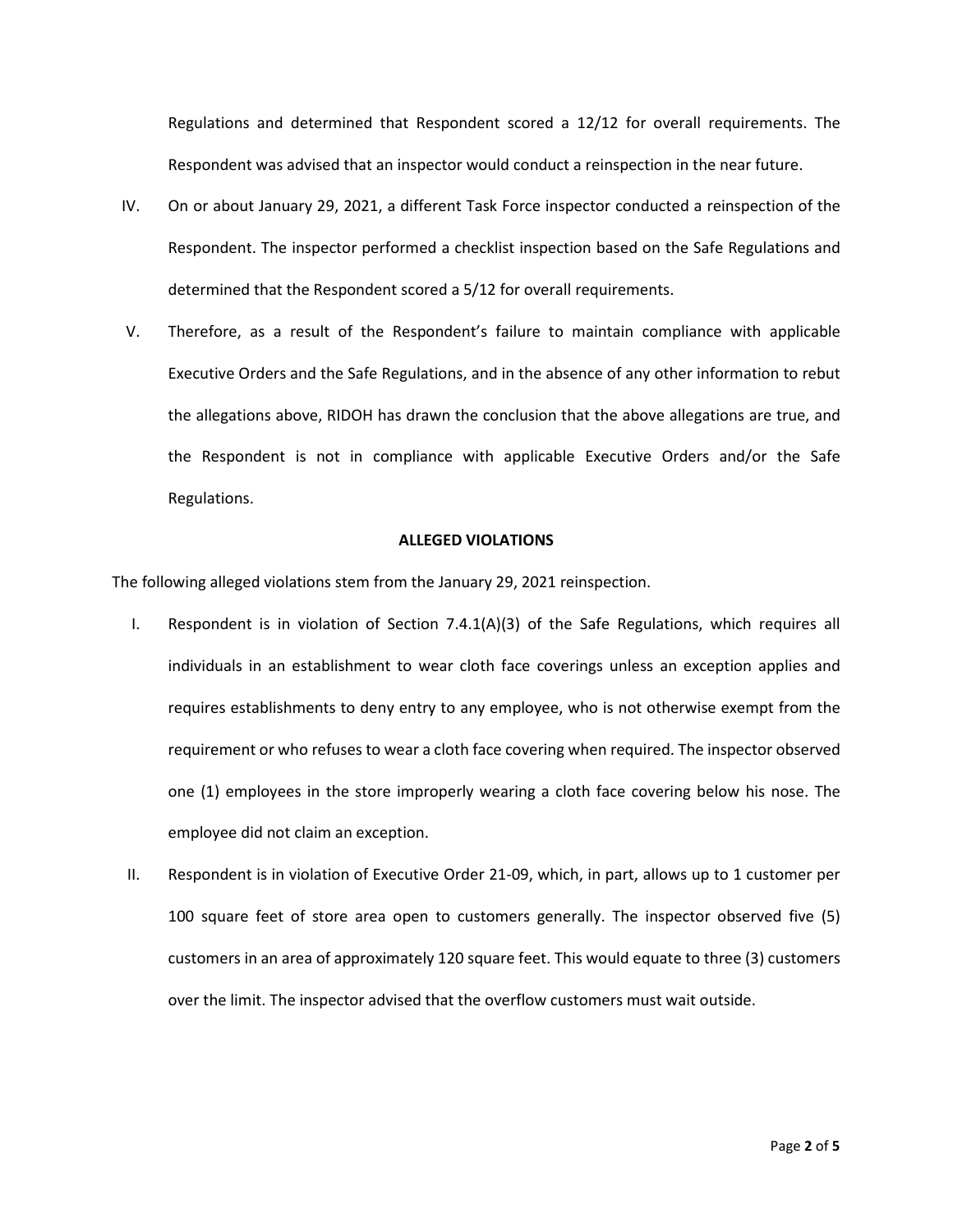- III. Respondent is in violation of Section  $7.4.1(A)(1)$  of the Safe Regulations, which requires each covered entity to develop, maintain, and ensure compliance with a written plan for the safe operation of the establishment. Upon request, Respondent could not produce a written plan.
- IV. Respondent is in violation of Section 7.4.1(A)(1)(a) of the Safe Regulations, which requires establishments to ensure compliance with a plan that includes procedures relative to, among other things, physical distancing at all times, to the extent feasible, and additional measures to be taken in high traffic, communal, or other areas where physical distancing is not feasible. As stated, above, Respondent could not produce the required plan and the inspector observed that there were no measures in place to ensure that physical distancing was maintained. The inspector also observed that due to the capacity issue as described above, physical distancing could not be maintained.
- V. Respondent is in violation of Sections 7.4.1(A)(6) & (7) of the Safe Regulations, which require each covered entity to ensure the performance of environmental cleaning of its establishments once per day, to clean commonly touched surfaces, such as shared workstations, elevator buttons, door handles and railings in accordance with CDC guidance for specific industries, and to maintain records documenting such environmental cleaning. The inspector did not observe high touch areas to be cleaned. When asked, the Respondent could not provide and answer as to how frequently high touch surfaces were cleaned. The inspector concluded, therefore, that the Respondent did not clean high touch surfaces in accordance with CDC guidelines for its industry. Further, upon request, the Respondent could not produce the required records.
- VI. Respondent is in violation of Section 7.4.1(A)(8) of the Safe Regulations, which requires all covered entities to maintain an employee work log that identifies the full name, phone number, and the date and time of all shifts worked by each employee. This work log must be maintained for at least thirty (30) days. Upon request, Respondent could not produce an employee work log.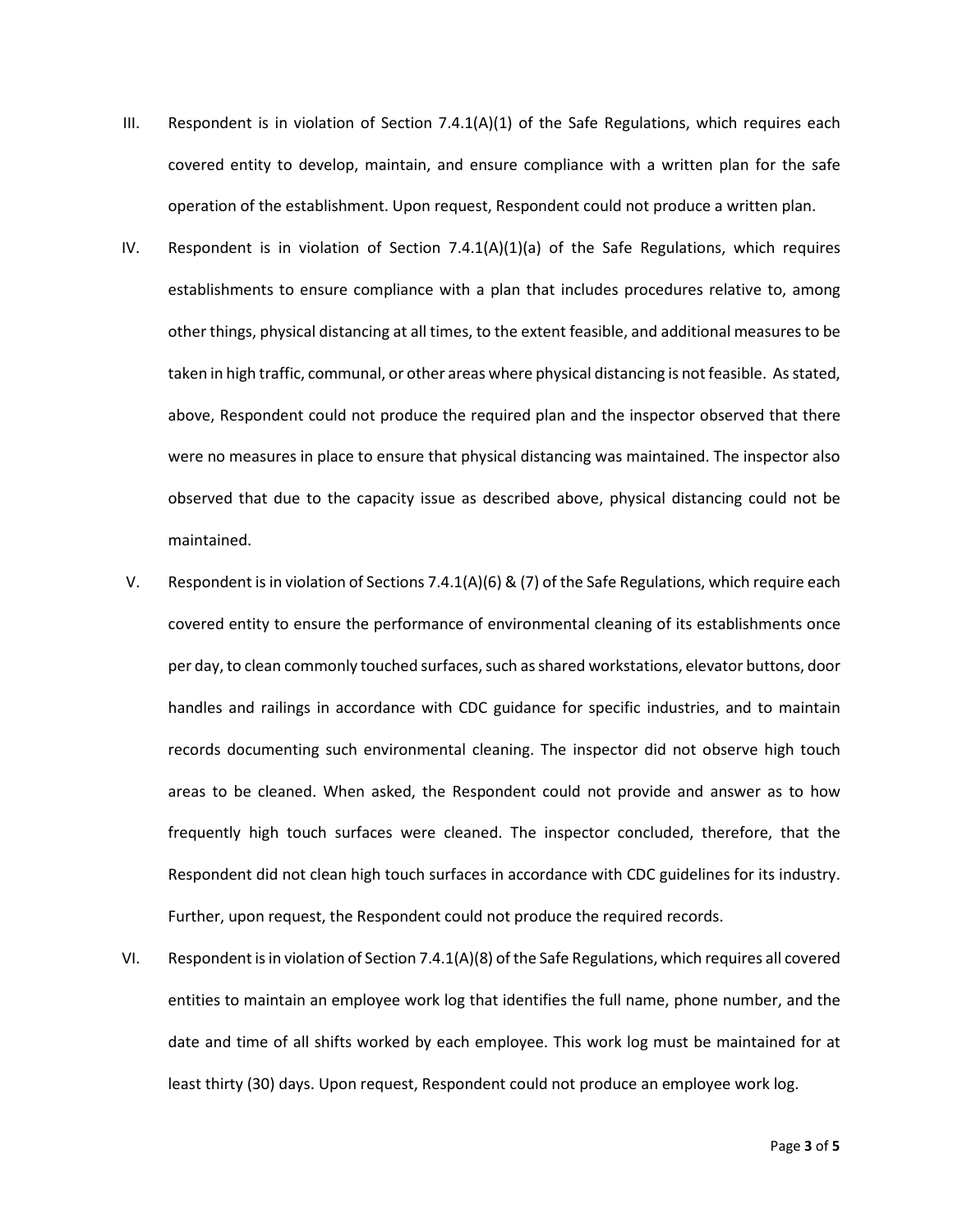#### **ORDER**

It is hereby ORDERED, that on or before the tenth (10<sup>th</sup>) day from service of this Notice of Violation and Compliance Order, Respondent shall remedy the above cited violations and come into full compliance with applicable Executive Orders and Regulations, by fulfilling the conditions as set forth below:

- I. Respondent shall require all employees in its establishment to wear cloth face coverings unless an exception applies. In accordance with Section 7.4.1(3)(a) of the Safe Regulations, Respondent shall deny access to its establishment to any employee who refuses to wear a cloth face covering when required by the Safe Regulations unless an exception applies.
- II. Respondent shall limit its customers to one (1) customer per one hundred (100 square feet of store space.
- III. Respondent shall develop, maintain, and ensure compliance with a written plan for the safe operation of the establishment.
- IV. Respondent shall ensure compliance with its plan for safe operation, required pursuant to Section 7.4.1(A)(1) of the Safe Regulations, including compliance with, among other things, procedures consistent with the Safe Regulations relative to physical distancing at all times, to the extent feasible, and additional measures to be taken in high traffic, communal, or other areas where physical distancing is not feasible.
- V. Respondent shall ensure the performance of environmental cleaning of its establishment once per day and maintain records documenting such environmental cleaning.
- VI. Respondent shall clean all high touch surfaces in accordance with CDC guidelines, in accordance with its specific industry, and maintain records documenting such cleaning.
- VII. Respondent shall maintain an employee work log that identifies the full name, phone number, and the date and time of all shifts worked by each employee. This work log must be maintained for at least thirty (30) days.